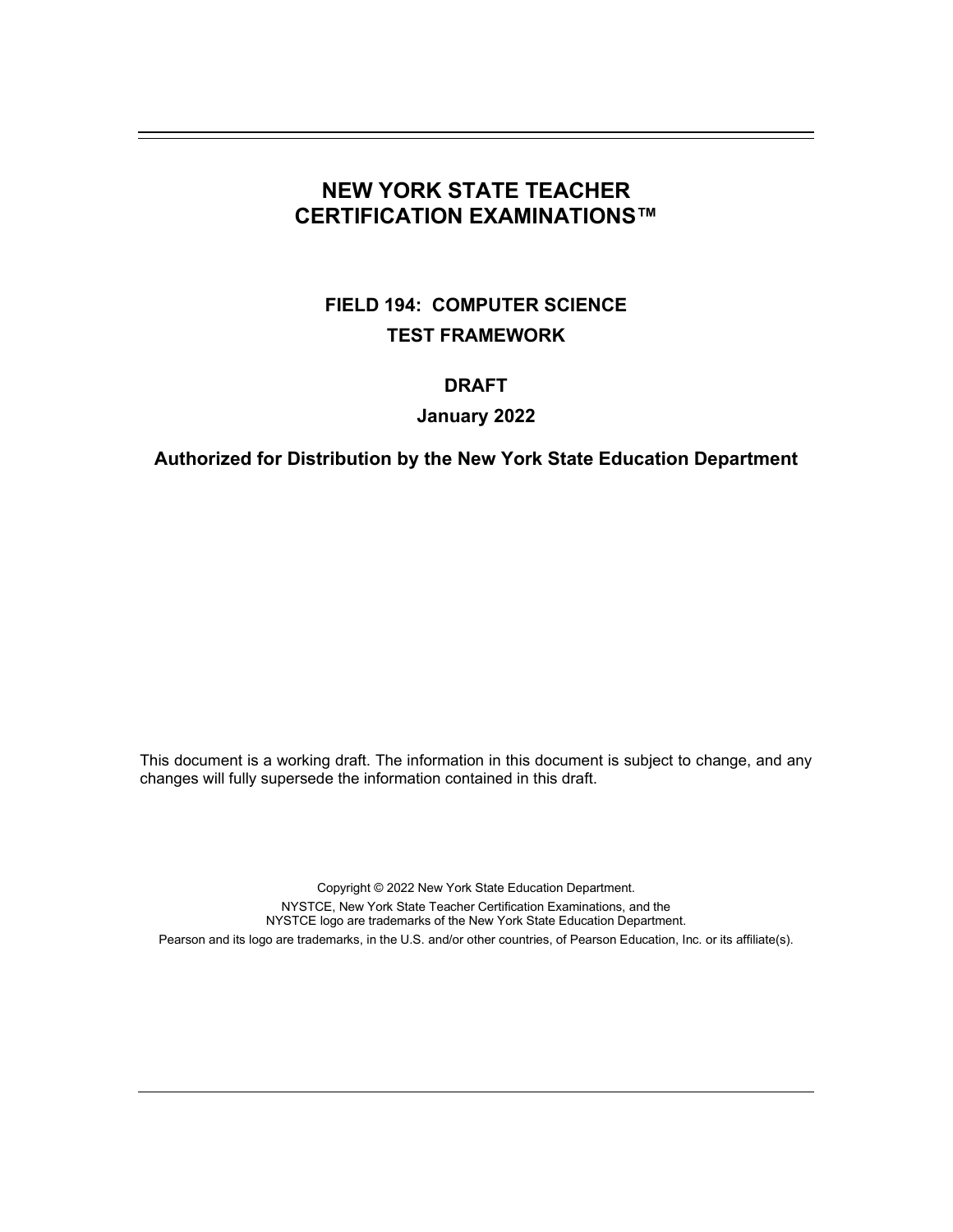# **NEW YORK STATE TEACHER CERTIFICATION EXAMINATIONS™**

# **FIELD 194: COMPUTER SCIENCE TEST DESIGN**

 This test consists of selected-response items measuring content knowledge and one extended constructed-response item measuring pedagogical content knowledge. The constructed-response item is scenario-based and requires candidates to describe an instructional strategy to help students achieve a specific learning goal, assess student understanding, and identify students' strengths and needs.

 The selected-response items count for 80% of the total test score and the constructed- response item counts for 20% of the total test score, as indicated in the table that follows. Each selected-response item counts the same toward the total test score. The percentage table that follows. of the total test score derived from the constructed-response item is also indicated in the

 The total testing time is 195 minutes. Candidates are free to set their own pace during the test administration. The following estimates were used to determine the total test time:

- The selected-response items are designed with the expectation of a response time up to 135 minutes.
- The constructed-response item is designed with the expectation of a response time up to 60 minutes.

|                                                   | <b>Selected-Response</b>          |                                                   | <b>Constructed-Response</b> |                                                   |
|---------------------------------------------------|-----------------------------------|---------------------------------------------------|-----------------------------|---------------------------------------------------|
| Competency                                        | Approximate<br>Number of<br>Items | Approximate<br>Percentage of<br><b>Test Score</b> | Number of<br>Items          | Approximate<br>Percentage of<br><b>Test Score</b> |
| 0001 Impacts of Computing                         | 21                                | 19%                                               |                             |                                                   |
| 0002 Computational Thinking<br>and Programming    | 27                                | 23%                                               |                             |                                                   |
| 0003 Networks, the Internet,<br>and System Design | 21                                | 19%                                               |                             |                                                   |
| 0004 Cybersecurity                                | 21                                | 19%                                               |                             |                                                   |
| <b>Pedagogical Content</b><br>0005<br>Knowledge   |                                   |                                                   | 1                           | 20%                                               |
| Total                                             | 90                                | 80%                                               |                             | 20%                                               |

 Further information regarding the content of each competency can be found in the test framework.

Copyright © 2022 by the New York State Education Department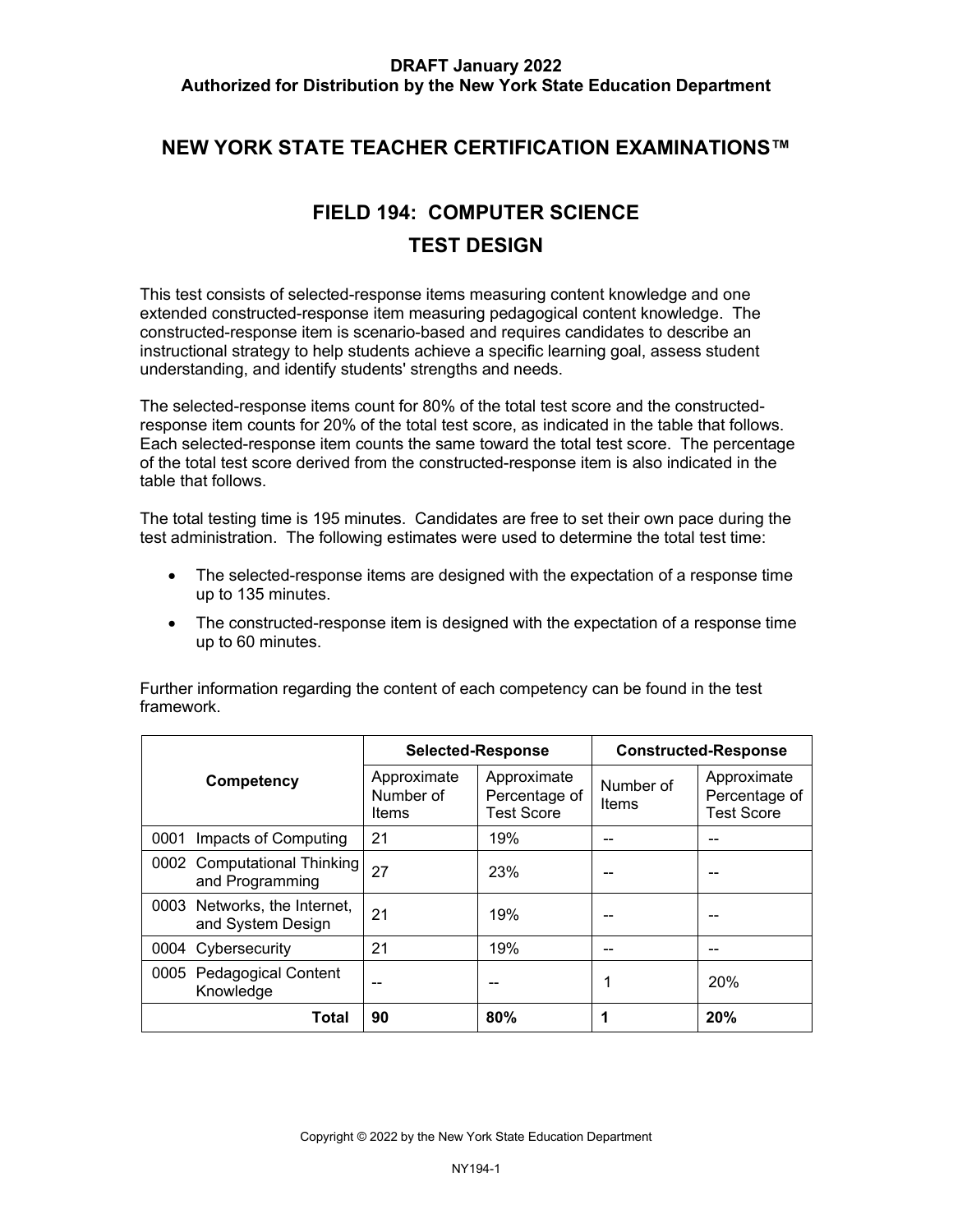# **NEW YORK STATE TEACHER CERTIFICATION EXAMINATIONS™**

# **FIELD 194: COMPUTER SCIENCE TEST FRAMEWORK**

 Impacts of Computing Pedagogical Content Knowledge Computational Thinking and Programming Networks, the Internet, and System Design **Cybersecurity** 

 The New York State Computer Science teacher has the knowledge and skills necessary to teach effectively in New York State public schools. The teacher has a deep computer science education. The teacher understands the impact of computing on access. The teacher has a strong foundation in computational thinking and programming, decomposition, and algorithms. The teacher is knowledgeable about the components and functions of computer systems, networks, and the Internet and how the components work together to process and transmit data. The teacher understands concepts and principles of cybersecurity and knows appropriate responses to threats to digital information and devices. The teacher is able to plan, design, implement, and evaluate developmentally appropriate learning experiences that are aligned with New York State Learning Standards and that promote equity, access, and engagement for all students. understanding of the concepts, principles, methods, and skills related to the discipline of society, how society influences computing technologies, and issues of digital equity and including modeling and simulation, data analysis and visualization, abstraction and

# **COMPETENCY 0001—IMPACTS OF COMPUTING**

#### Performance Expectations

 practices. The teacher demonstrates knowledge of ethical implications of computing in systems address the diverse needs of all users. The teacher has a broad perspective of career paths in computer science. The New York State Computer Science teacher demonstrates knowledge of how individuals and communities influence computing and that computing technologies influence cultural society, including those related to equity and access, and applies knowledge of laws and regulations related to computing technologies and digital information. The teacher demonstrates knowledge of the development and design of computing systems to help those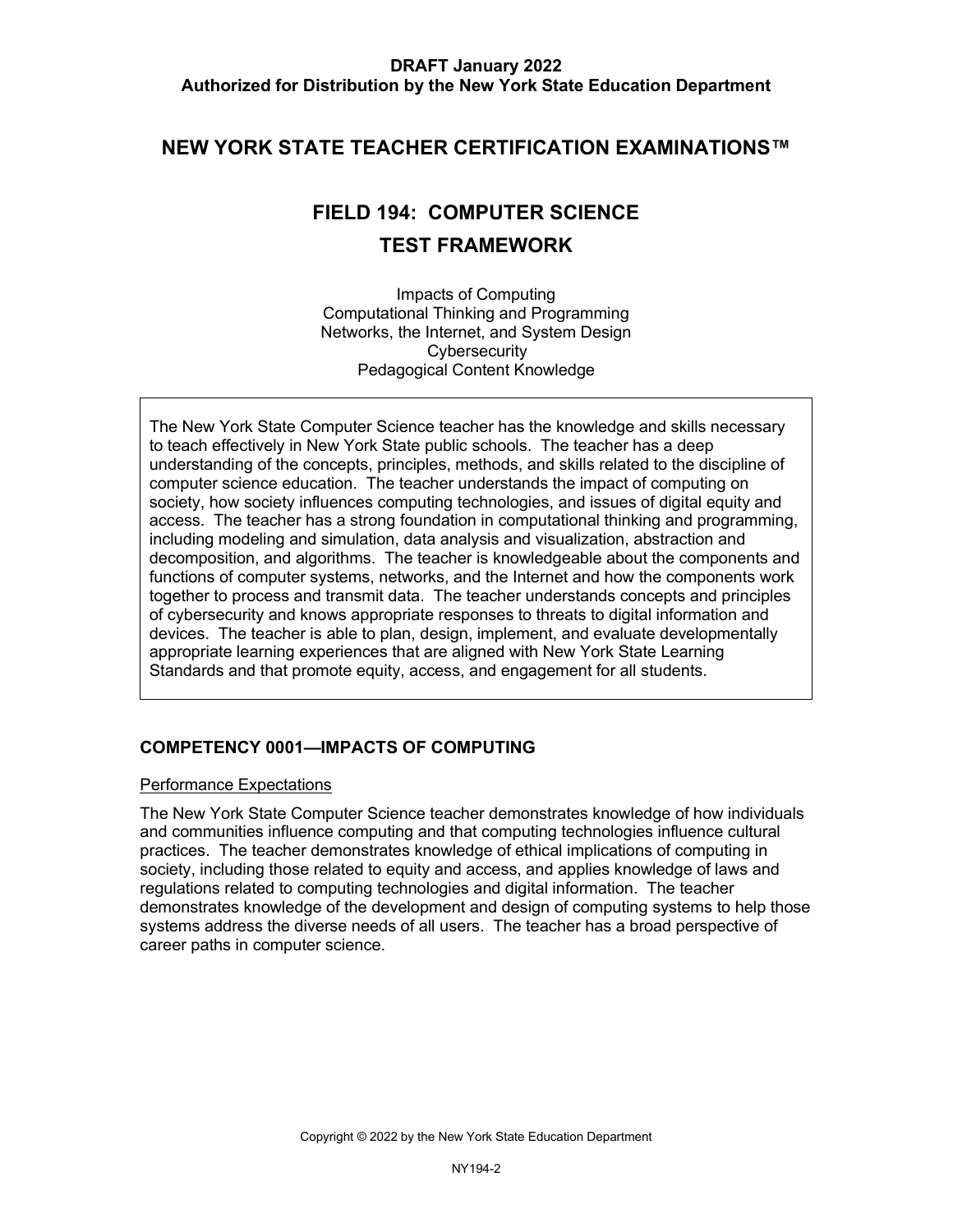# **FIELD 194: COMPUTER SCIENCE TEST FRAMEWORK**

#### Performance Indicators

- classroom, home, community, and broader society demonstrates knowledge of applications of computing technologies in the
- demonstrates understanding of the impacts of computing technologies on individuals and society (e.g., in business, education, entertainment, government, or health care) and of how technologies influence and are influenced by society and culture
- evaluates the impact of computing technologies on equity, access, and influence in a global society and the personal and societal trade-offs associated with computing technologies
- d. demonstrates understanding of ways computer systems are used in human decision-making, including how the design of the systems may promote inclusivity or introduce bias
- demonstrates knowledge of features of technology devices and software (e.g., alternative text for images, screen reader, text-to-speech, web accessibility tools) that improve accessibility and usability to address the diverse needs of all users and meet standard compliance requirements
- demonstrates knowledge of rules, laws, and regulations related to the development and use of computing technologies and digital information (e.g., with respect to privacy, intellectual property rights, licensing, or hacking), including those that apply in educational settings (e.g., CIPA, COPPA, FERPA), and their impact on various stakeholders
- analyzes ethical issues related to computing technologies, data collection, and their use
- demonstrates knowledge of the safe and responsible use of technology
- science in various careers and industries; computer science–related career paths; and the importance of building appropriate habits of mind and skills needed for careers that use computing technologies demonstrates knowledge of applications of computing technologies and computer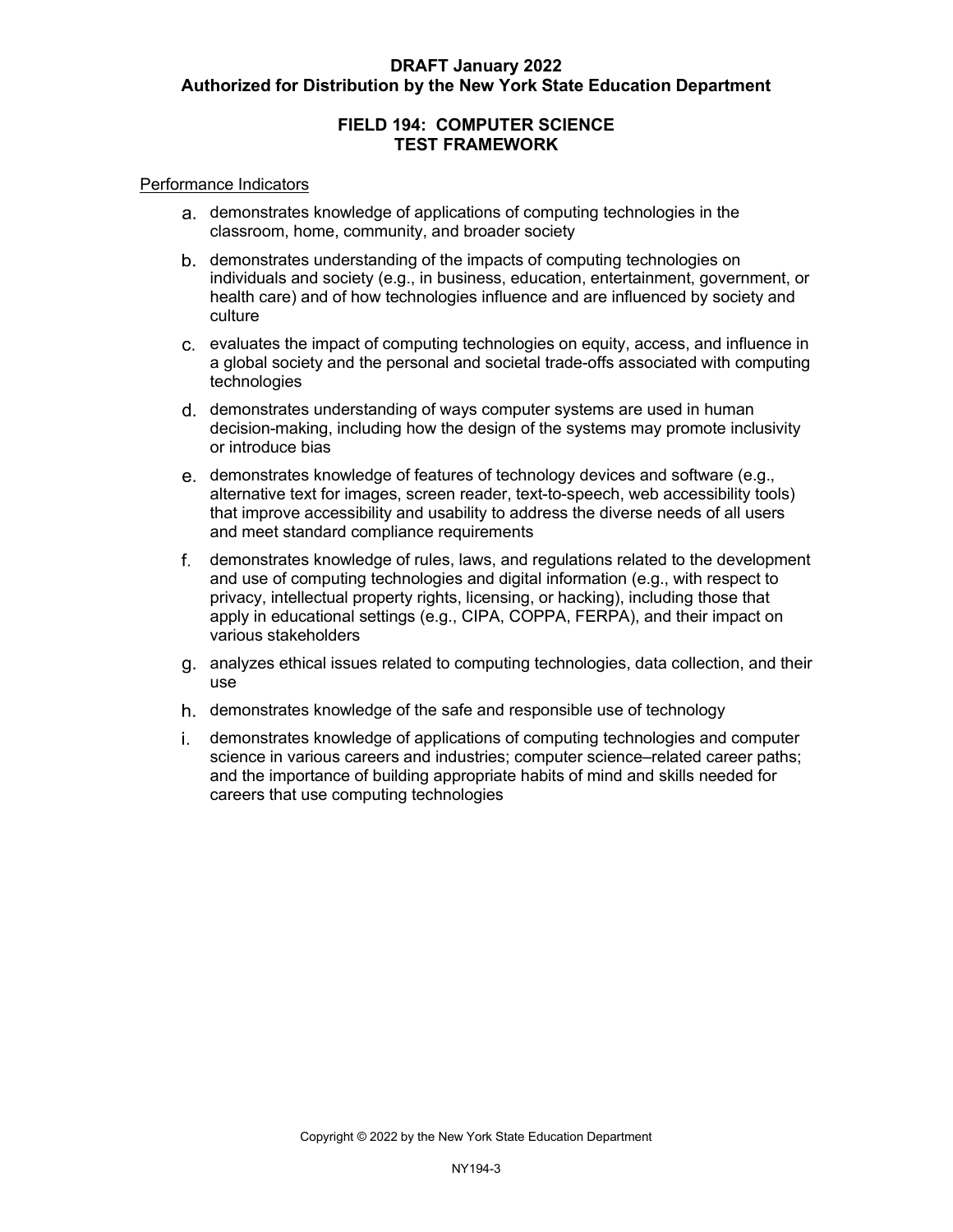## **FIELD 194: COMPUTER SCIENCE TEST FRAMEWORK**

#### **COMPETENCY 0002—COMPUTATIONAL THINKING AND PROGRAMMING**

#### Performance Expectations

 The New York State Computer Science teacher has comprehensive knowledge of the core concepts and practices involved in designing and developing computer programs and strategically using computational power to solve problems. The teacher applies knowledge of foundational skills and supports the development of computational thinking. The teacher and decomposition, and algorithms and programming. The teacher is familiar with the features common among various types of programming languages. The teacher demonstrates knowledge of tools and resources for working with data and developing programs and can apply the iterative process for designing, developing, and refining applies knowledge of modeling and simulation, data analysis and visualization, abstraction computational artifacts.

#### Performance Indicators

- applies knowledge of the development and use of models and simulations to represent patterns and processes and to make predictions
- demonstrates knowledge of data collection protocols (e.g., what is being collected, how it is being stored, whom it is being shared with) and digital tools (e.g., sensors, surveys, web scrapers)
- demonstrates knowledge of tools (e.g., databases, spreadsheets) and techniques (e.g., search, filter, transform) for processing, visualizing, and analyzing data
- solutions using self-developed and third-party-developed procedures and functions applies knowledge of decomposing a problem into sub-problems and implementing
- demonstrates knowledge of abstraction and its role in managing complexity
- applies knowledge of sequencing, selection, iteration, reusability, recursion, and data structures in developing algorithms
- demonstrates knowledge of characteristics of various programming paradigms (e.g., functional, procedural, object-oriented)
- applies knowledge of data types; the use of variables, objects, and classes in different contexts; and data structures (i.e., one- and two-dimensional arrays, associative arrays, and lists)
- applies knowledge of formats for representing algorithms (e.g., flowcharts, pseudocode, block-based visuals)
- applies knowledge of expressions and operators (e.g., arithmetical, relational, logical)
- analyzes algorithms to predict outcomes, compare advantages and disadvantages of two or more differing implementations, and determine trade-offs
- (e.g., modularization, classes, encapsulation, inheritance) I. demonstrates knowledge of concepts related to object-oriented programming
- applies knowledge of the iterative process of designing, developing, and refining algorithms and programs to meet a particular need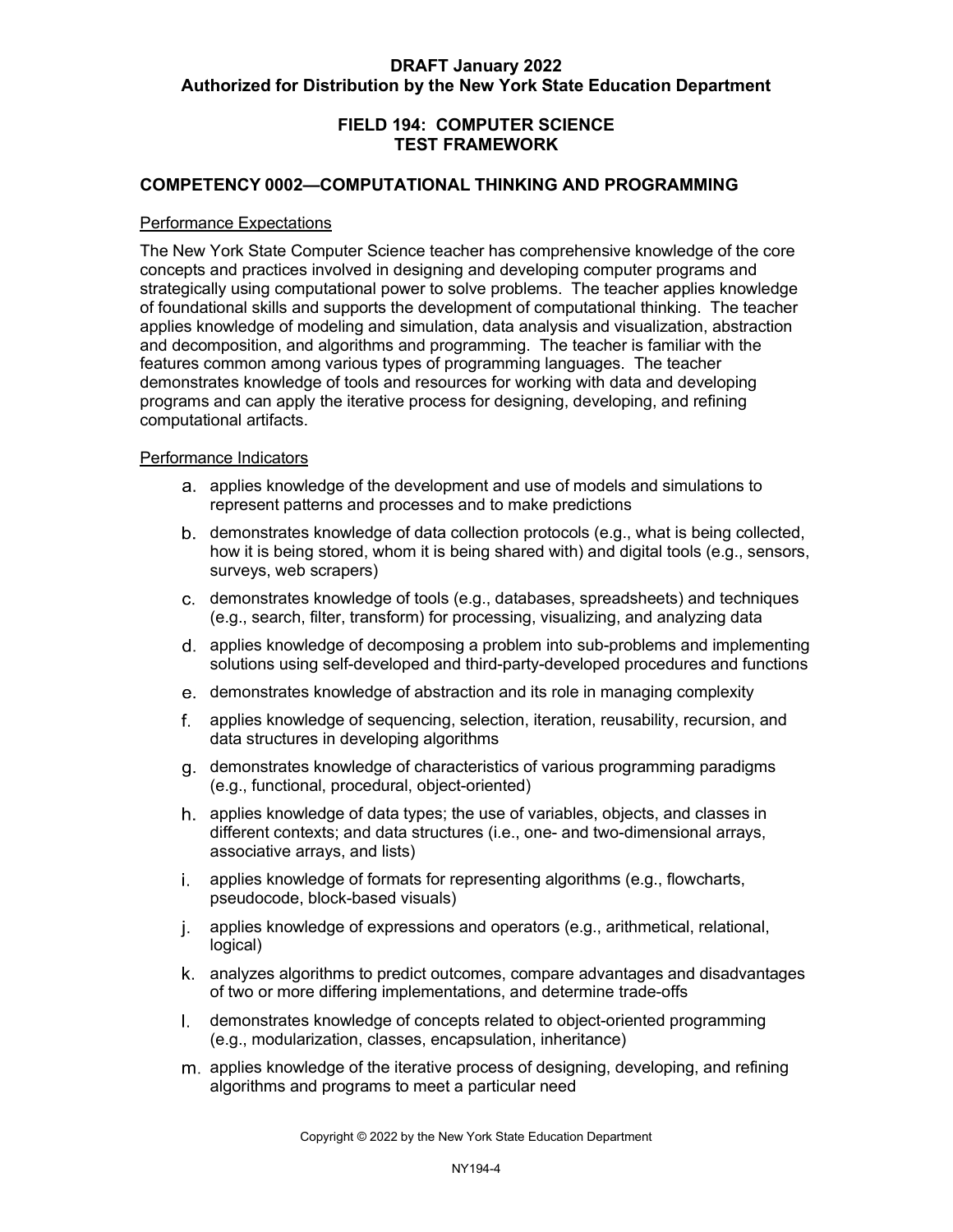## **FIELD 194: COMPUTER SCIENCE TEST FRAMEWORK**

- demonstrates knowledge of common programming errors and methods for systematically testing and debugging programs
- applies knowledge of structuring code for performance, styling code for readability, and documenting code for reference
- demonstrates knowledge of tools, resources, and techniques related to the independent and collaborative development of software, including code reuse, environments (IDEs) libraries, application programming interfaces (APIs), and integrated development

#### **COMPETENCY 0003—NETWORKS, THE INTERNET, AND SYSTEM DESIGN**

#### Performance Expectations

 The New York State Computer Science teacher demonstrates knowledge of the main components of computing systems, their functions, and troubleshooting strategies for common problems. The teacher understands features of computer networks, including the device to another; and factors that affect networks. Internet; where data are stored and how data are transferred through networks from one

#### Performance Indicators

- demonstrates knowledge of how computing systems receive input and provide output, features of user interfaces, and factors considered in the design of interfaces (e.g., usability, accessibility)
- functions (e.g., input, output, processing, storage), as well as interactions between demonstrates knowledge of basic elements of computing devices and their application software, operating systems, and hardware
- hardware and software problems applies knowledge of common strategies for preventing and troubleshooting
- demonstrates knowledge of the components and topologies of networks that contribute to the scalability and reliability of a network
- demonstrates knowledge of the protocols for connecting devices and transmitting data over the Internet
- demonstrates knowledge of data storage devices and locations; how data are stored, synchronized, and accessed locally or through a network; and advantages and disadvantages of storing data locally or remotely
- analyzes factors that affect existing networks in terms of scale, access, reliability, security, and user behavior
- demonstrates knowledge of number systems (e.g., binary, hexadecimal) and their application in computing systems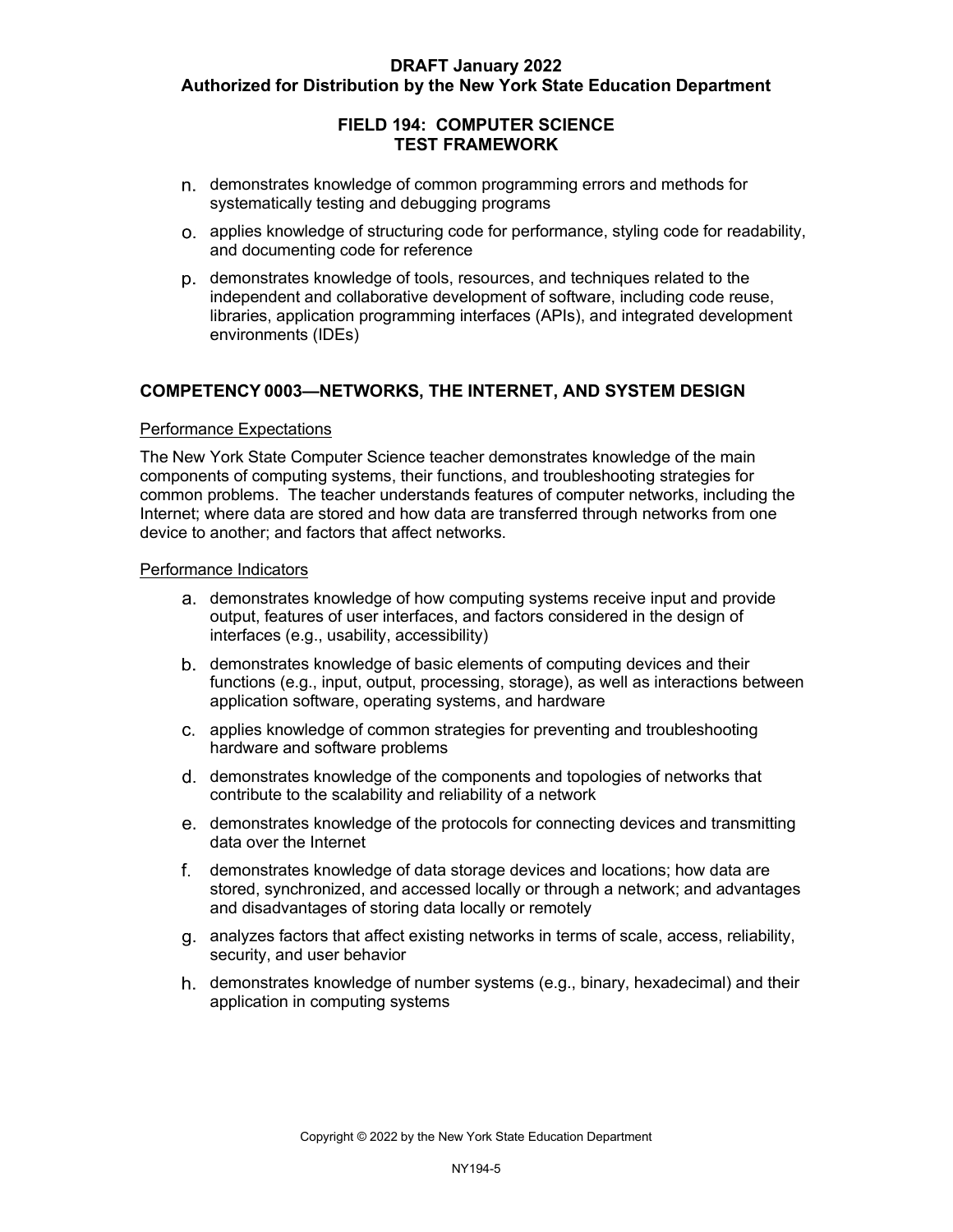# **FIELD 194: COMPUTER SCIENCE TEST FRAMEWORK**

### **COMPETENCY 0004—CYBERSECURITY**

#### Performance Expectations

 and information and how unauthorized users may attempt to obtain, compromise, or leverage those assets. The teacher applies knowledge of methods for protecting information contexts. The teacher recognizes signs that a device or software application may be The New York State Computer Science teacher understands threats to computing resources and resources and understands trade-offs associated with particular solutions in various compromised or poses a potential security risk and understands actions to prevent and respond to digital security breaches.

#### Performance Indicators

- demonstrates knowledge of personal or organizational information and digital attempt to obtain, compromise, or leverage that information or those resources resources that an individual may have access to and ways unauthorized users may
- applies knowledge of physical, digital, and behavioral safeguards for protecting and maintaining data integrity and availability
- analyzes trade-offs associated with selecting and implementing various security safeguards
- demonstrates knowledge of purposes, applications, and limitations of cryptographic methods in data security
- demonstrates knowledge of types of security vulnerabilities in software and computing devices
- applies knowledge of actions to prevent or respond to digital security breaches

# **COMPETENCY 0005—PEDAGOGICAL CONTENT KNOWLEDGE**

#### Performance Expectations

 The New York State Computer Science teacher effectively applies pedagogical content computational thinking and computer science concepts and skills. The teacher applies knowledge of how students learn in order to develop effective instructional strategies that support the diverse assets and needs of all learners. The teacher understands methods of effective assessment of student learning in computer science and how to apply assessment results in order to inform future instructional strategies and methods. The teacher understands how to create a safe, inclusive learning environment that provides equity, access, and support for all students in computer science. knowledge to design instruction that helps students achieve a specific learning goal. The teacher applies concepts and principles associated with the practice of computer science education in order to plan learning experiences that promote students' application of

#### Performance Indicators

- identifies the skills and conceptual understanding necessary for students to achieve a stated learning goal in computer science
- demonstrates knowledge of how to assess student readiness for the learning goal

Copyright © 2022 by the New York State Education Department